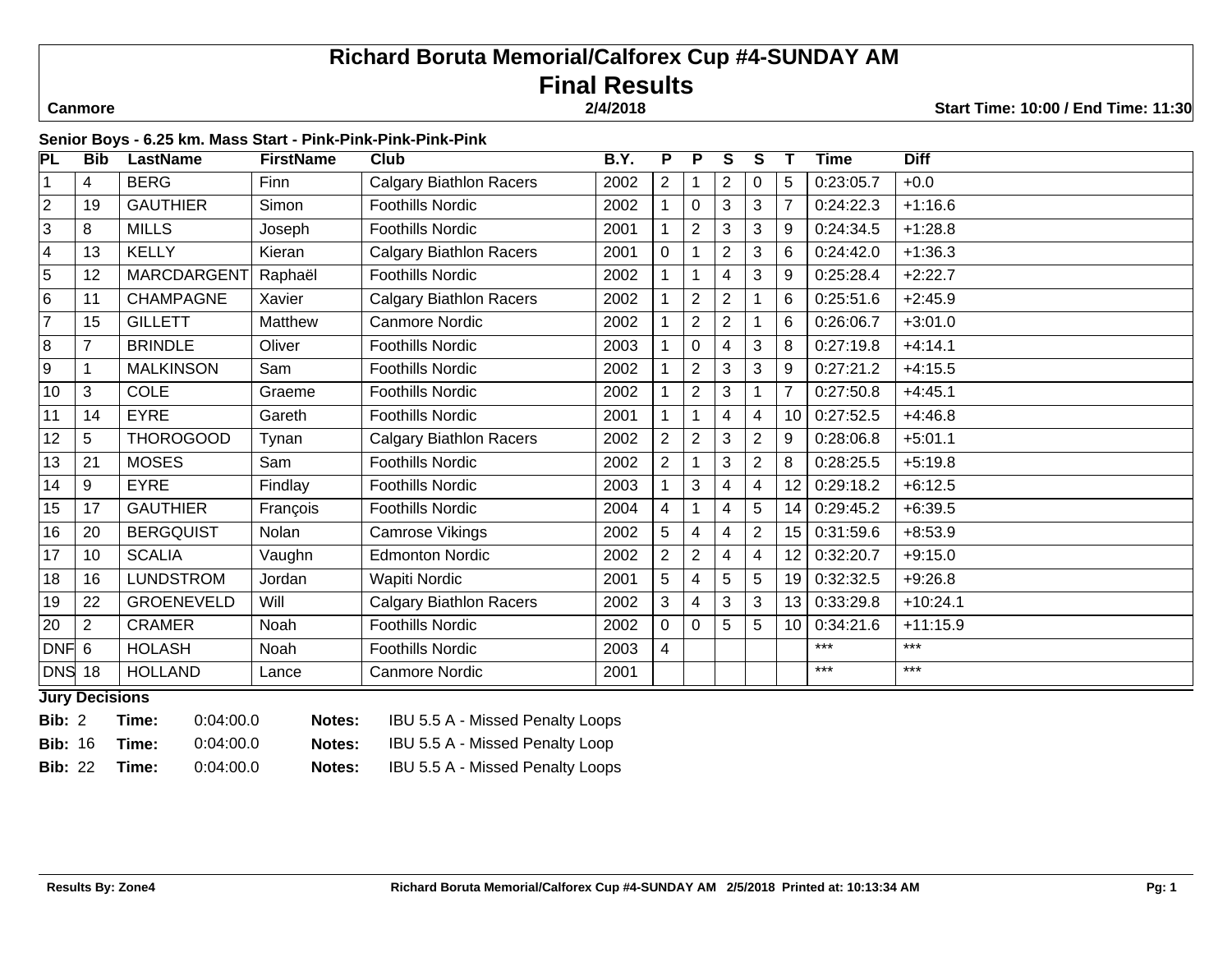### **Junior Women - 10 km. Mass Start - Red-Red-Red-Red-Red**

| <b>PL</b>     | <b>Bib</b> | LastName       | <b>FirstName</b> | Club                         | B.Y. | p |  |                 | Time      | <b>Diff</b> |
|---------------|------------|----------------|------------------|------------------------------|------|---|--|-----------------|-----------|-------------|
|               | 25         | <b>MOSER</b>   | Nadia            | <b>BATC</b>                  |      |   |  |                 | 0:38:34.6 | $+0.0$      |
| 2             | 26         | SEPANDJ        | Darva            | <b>BATC</b>                  |      |   |  |                 | 0:44:35.2 | $+6:00.6$   |
| 3             | 24         | <b>KOERBER</b> | Γayla            | Camrose Vikings              | 1997 |   |  | 10 <sup>1</sup> | 0:51:09.7 | $+12:35.1$  |
| <b>DNS</b> 23 |            | <b>BANKES</b>  | Megan            | <b>BATC</b>                  |      |   |  |                 | ***       | ***         |
| DNS 27        |            | <b>TURNER</b>  | Mackenzie        | <b>Rocky Mountain Racers</b> | 1998 |   |  |                 | ***       | $***$       |

#### **Youth Women - 7.5 km. Mass Start - Orange-Orange-Orange-Orange-Orange**

| PL             | <b>Bib</b> | LastName           | <b>FirstName</b> | Club                           | B.Y. | P | P |   |   |   | Time      | <b>Diff</b> |
|----------------|------------|--------------------|------------------|--------------------------------|------|---|---|---|---|---|-----------|-------------|
|                | 32         | <b>SELLERS</b>     | Anna             | <b>BATC</b>                    |      |   |   |   |   |   | 0:31:37.8 | $+0.0$      |
| $ 2\rangle$    | 35         | <b>PARADIS</b>     | Pascale          | <b>Foothills Nordic</b>        | 2002 |   | 3 |   | 2 | 6 | 0:32:35.7 | $+57.9$     |
| 3              | 37         | <b>SHERRINGTON</b> | Jenna            | <b>Foothills Nordic</b>        | 2002 |   |   |   | 2 | 6 | 0:32:57.5 | $+1:19.7$   |
| 4              | 36         | <b>BURKE</b>       | Calista          | <b>Calgary Biathlon Racers</b> | 1999 |   | 2 |   |   | 6 | 0:35:02.8 | $+3:25.0$   |
| ا 5            | 34         | <b>ORVIG</b>       | Megan            | <b>Canmore Nordic</b>          | 2000 |   |   |   |   | 3 | 0:35:29.6 | $+3:51.8$   |
| 6              | 28         | <b>HOILETT</b>     | Claire           | <b>Canmore Nordic</b>          | 2000 |   |   |   | 2 | 5 | 0:35:37.0 | $+3:59.2$   |
| $\overline{7}$ | 30         | <b>TILLEY</b>      | <b>Tatiana</b>   | Rocky Mountain Racers          | 1999 |   |   |   | 2 | 5 | 0:36:54.1 | $+5:16.3$   |
| 8              | 33         | <b>PACZKOWSKI</b>  | Emma             | Canmore Nordic                 | 2000 |   |   | 3 |   | 5 | 0:41:18.9 | $+9:41.1$   |
| l 9            | 31         | <b>SAUVE</b>       | Elise            | <b>Foothills Nordic</b>        | 2000 |   | 4 |   | 2 |   | 0:41:22.1 | $+9:44.3$   |
| DNF 29         |            | <b>MIREJOVSKY</b>  | Anne             | Camrose Vikings                | 1999 |   |   |   |   |   | $***$     | $***$       |
|                |            |                    |                  |                                |      |   |   |   |   |   |           |             |

**Jury Decisions**

**Bib:** 33 **Time:** -0:01:15.0 **Notes:** Range Credit

#### **Women - 12.5 km. Mass Start - Green-Green-Green-Green-Green**

| <b>PL</b>   | <b>Bib</b> | LastName        | <b>FirstName</b> | Club                    |      |  |  |                 | Time      | <b>Diff</b> |
|-------------|------------|-----------------|------------------|-------------------------|------|--|--|-----------------|-----------|-------------|
|             | 39         | <b>RUNNALLS</b> | Ashley           | Calgary Biathlon Racers | 1996 |  |  |                 | 1:01:27.2 | $+0.0$      |
| $\sim$<br>_ | 38         | <b>MAYO</b>     | Andie            | Independent             | 1991 |  |  | $\sqrt{ }$      | 1:05:51.3 | $+4:24.1$   |
|             | 40         | <b>BURKE</b>    | Daniella         | Camrose Vikings         | 1994 |  |  | 10 <sup>1</sup> | 1:13:06.9 | $+11:39.7$  |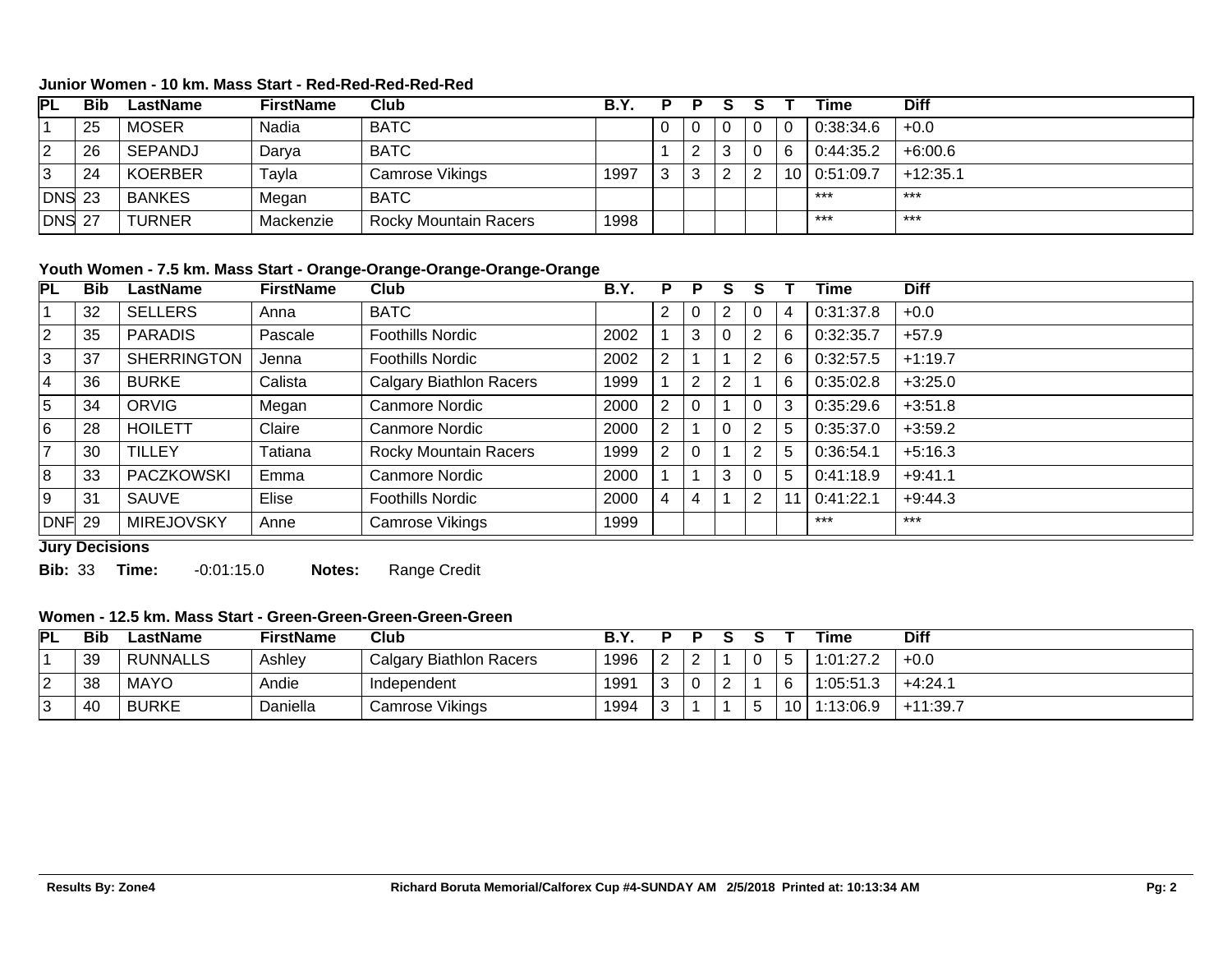#### **Senior Girls - 6.25 km. Mass Start - Pink-Pink-Pink-Pink-Pink**

| $\overline{\mathsf{PL}}$ | <b>Bib</b> | LastName         | <b>FirstName</b> | Club                    | <b>B.Y.</b> | Р | P      |   |   |                 | Time      | <b>Diff</b> |
|--------------------------|------------|------------------|------------------|-------------------------|-------------|---|--------|---|---|-----------------|-----------|-------------|
|                          | 48         | <b>OSNESS</b>    | Emma             | <b>Foothills Nordic</b> |             |   |        |   |   | 4               | 0:26:20.2 | $+0.0$      |
| $ 2\rangle$              | 49         | <b>KLOTZ</b>     | Annika           | <b>Foothills Nordic</b> | 2001        | ⌒ |        | ົ |   | 6               | 0:27:23.0 | $+1:02.8$   |
| 3                        | 43         | NGUYEN-CAO       | Claire           | <b>Foothills Nordic</b> | 2002        |   |        |   |   |                 | 0:27:49.8 | $+1:29.6$   |
| 4                        | 44         | <b>CHLEPKOVA</b> | Ema              | <b>Foothills Nordic</b> | 2003        |   | ົ      |   |   |                 | 0:27:52.0 | $+1:31.8$   |
| $\overline{5}$           | 42         | <b>WALCH</b>     | Naomi            | <b>Foothills Nordic</b> | 2002        |   | ີ<br>Ő |   |   | 9               | 0:30:36.0 | $+4:15.8$   |
| 6                        | 46         | LUNDSTROM        | Hannah           | Wapiti Nordic           | 2002        |   | 4      |   | 4 | 13 <sub>1</sub> | 0:32:02.3 | $+5:42.1$   |
| $\overline{7}$           | 47         | <b>BOBIER</b>    | Sol              | <b>Edmonton Nordic</b>  | 2001        | ົ | ◠      |   |   |                 | 0:33:12.0 | $+6:51.8$   |
| 8                        | 45         | <b>GILLILAND</b> | Sage             | <b>Foothills Nordic</b> | 2002        |   | 3      | ົ |   | 9               | 0:34:23.7 | $+8:03.5$   |
| 9                        | 41         | <b>JENSEN</b>    | Anika and        | Fast & Fossil           | 2002        |   | 3      |   | 4 | 10 <sup>1</sup> | 0:37:09.5 | $+10:49.3$  |

### **Master Men (35 ) - 7.5 km. Mass Start - Orange-Orange-Orange-Orange-Orange**

| PL             | <b>Bib</b> | LastName           | <b>FirstName</b> | Club                           | B.Y. | P        | P |   |                |                 | Time      | <b>Diff</b> |
|----------------|------------|--------------------|------------------|--------------------------------|------|----------|---|---|----------------|-----------------|-----------|-------------|
|                | 54         | <b>PROUDFOOT</b>   | James            | Wapiti Nordic                  |      |          | 0 | 2 | 0              | 3               | 0:35:06.7 | $+0.0$      |
| $\overline{2}$ | 57         | <b>PETROV</b>      | Andrei           | <b>Edmonton Nordic</b>         |      | $\Omega$ |   | 3 | 3              | 6               | 0:35:34.5 | $+27.8$     |
| 3              | 51         | <b>POIRIER</b>     | Greg             | Wapiti Nordic                  |      | 4        | 3 | 4 | $\overline{2}$ | 13 <sub>l</sub> | 0:39:32.3 | $+4:25.6$   |
| $\overline{4}$ | 53         | <b>DESAULNIERS</b> | Jeannot          | <b>Hinton Nordic</b>           |      | 2        | 3 | 4 | 4              | 13 <sup>1</sup> | 0:40:38.9 | $+5:32.2$   |
| 5              | 60         | <b>BORGLUM</b>     | <b>Brian</b>     | <b>Foothills Nordic</b>        |      | 2        | 5 | 4 | 4              | 15 <sub>1</sub> | 0:43:49.7 | $+8:43.0$   |
| 6              | 50         | <b>SKARSGARD</b>   | Andrew           | <b>Foothills Nordic</b>        |      |          | 3 | 5 | 2              |                 | 0:45:20.7 | $+10:14.0$  |
| $\overline{7}$ | 56         | <b>DREIMAN</b>     | Chester          | Colorado Biathlon Club         |      | 5        | 4 |   |                | 14 <sub>1</sub> | 0:47:19.0 | $+12:12.3$  |
| 8              | 58         | <b>HARROP</b>      | John             | <b>Calgary Biathlon Racers</b> |      | 4        | 5 | 3 | 4              | 16 <sup>1</sup> | 0:47:42.8 | $+12:36.1$  |
| $9\,$          | 52         | <b>HOLASH</b>      | John             | <b>Foothills Nordic</b>        |      | 5        | 2 |   | 5              | 13 <sup>1</sup> | 0:48:27.1 | $+13:20.4$  |
| 10             | 55         | <b>KUDRYK</b>      | Mark             | Fast & Fossil                  |      | 5        | 2 | 2 | 3              | 12 <sub>1</sub> | 0:52:36.6 | $+17:29.9$  |
| 11             | 59         | <b>BREWSTER</b>    | Tim              | Devon Nordic Bears             |      |          | 3 | 5 | 3              | 12 <sub>1</sub> | 0:54:32.4 | $+19:25.7$  |

### **Master Women (35 ) - 6.25 km. Mass Start - Pink-Pink-Pink-Pink-Pink**

| PL     | <b>Bib</b> | LastName         | <b>FirstName</b> | Club                   | B.Y. | D | Ð |  | Time      | <b>Diff</b> |
|--------|------------|------------------|------------------|------------------------|------|---|---|--|-----------|-------------|
|        | -64        | <b>HUTCHISON</b> | Jacqueline       | Fast & Fossil          |      |   |   |  | 0:32:41.5 | $+0.0$      |
|        | 62         | JANES            | Cori             | Wapiti Nordic          |      |   |   |  | 0:36:30.6 | $+3:49.1$   |
|        | 61         | HALL             | Deborah          | Fast & Fossil          |      |   |   |  | 0:37:34.8 | $+4:53.3$   |
| DNF 63 |            | <b>BROWN</b>     | Christine        | <b>Edmonton Nordic</b> |      |   |   |  | ***       | ***         |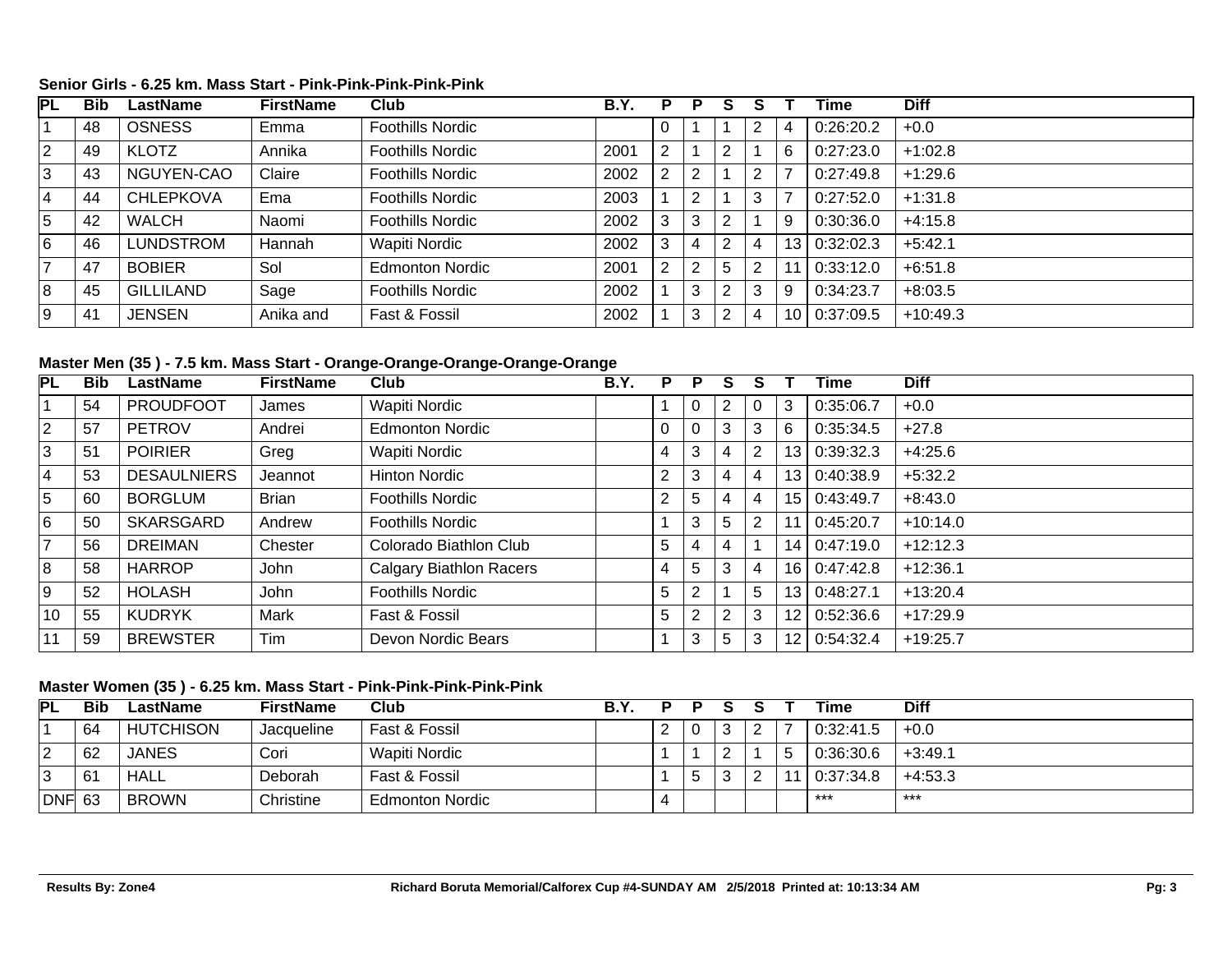#### **Sport Women - 6.25 km. Mass Start - Pink-Pink-Pink-Pink-Pink**

| PL | Bib                       | vame | $\mathsf{rir}$<br>Name | Club       |                  |  |  | ⊺ıme       | <b>Diff</b> |
|----|---------------------------|------|------------------------|------------|------------------|--|--|------------|-------------|
|    | $\sim$<br><b>100</b><br>ັ | КΔ   | Odessa                 | Nordic<br> | 200 <sub>C</sub> |  |  | . .<br>. . | +∪.∪        |

#### **Men - 15 km. Mass Start - Yellow-Yellow-Yellow-Yellow-Yellow**

| <b>PL</b> | Bib | LastName        | <b>FirstName</b> | Club                           | B.Y  | D. | P |  | Time      | <b>Diff</b> |
|-----------|-----|-----------------|------------------|--------------------------------|------|----|---|--|-----------|-------------|
|           | 67  | <b>STRUM</b>    | Matthew          | Canmore Nordic                 | 1995 |    |   |  | 0:45:52.9 | $+0.0$      |
| ົ         | 70  | <b>DUPUIS</b>   | Alexandre        | Canmore Nordic                 | 1995 |    |   |  | 0:48:22.6 | $+2:29.7$   |
| 3         | 66  | WENZEL          | <b>Kurtis</b>    | <b>Foothills Nordic</b>        | 1991 |    |   |  | 0:49:01.6 | $+3:08.7$   |
|           | 69  | <b>HOLLAND</b>  | <b>Brion</b>     | <b>Calgary Biathlon Racers</b> | 1996 |    |   |  | 0:52:01.7 | $+6:08.8$   |
| 5         | 68  | <b>THOMPSON</b> | Beau             | <b>Foothills Nordic</b>        | 1989 |    |   |  | 0:53:48.2 | $+7:55.3$   |

#### **Junior Men - 12.5 km. Mass Start - Green-Green-Green-Green-Green**

| PL            | <b>Bib</b> | LastName         | <b>FirstName</b> | Club                           | B.Y. | P | Р |   |   |    | Time      | <b>Diff</b> |
|---------------|------------|------------------|------------------|--------------------------------|------|---|---|---|---|----|-----------|-------------|
|               | 78         | <b>SANCHEZ</b>   | Teo              | <b>BATC</b>                    |      |   |   |   |   | 3  | 0:40:23.7 | $+0.0$      |
| 2             | 73         | <b>GILLILAND</b> | Rory             | <b>Foothills Nordic</b>        | 2000 |   |   |   |   |    | 0:40:53.1 | $+29.4$     |
| 3             | 77         | <b>RUNNALLS</b>  | Adam             | <b>Calgary Biathlon Racers</b> | 1998 |   |   | 3 |   | 9  | 0:41:41.9 | $+1:18.2$   |
| 4             | 71         | <b>BOUDREAU</b>  | Lucas            | <b>Biathlon PEI</b>            | 1997 |   |   |   |   | -6 | 0:43:53.1 | $+3:29.4$   |
| 5             | 74         | <b>GOLDHAWK</b>  | Kieran           | <b>Calgary Biathlon Racers</b> | 1998 |   |   |   |   |    | 0:49:32.8 | $+9:09.1$   |
| 6             | 76         | <b>MACDONELL</b> | Curtis           | <b>Rocky Mountain Racers</b>   | 1997 |   | 3 |   | 3 |    | 0:56:01.6 | $+15:37.9$  |
| <b>DNS 72</b> |            | <b>BERLING</b>   | Chad             | <b>Calgary Biathlon Racers</b> | 1998 |   |   |   |   |    | ***       | $***$       |
| DNS 75        |            | <b>STUSHNOFF</b> | Thomas           | <b>Rocky Mountain Racers</b>   |      |   |   |   |   |    | $***$     | ***         |

#### **Youth Men - 10 km. Mass Start - Red-Red-Red-Red-Red**

| PL             | <b>Bib</b> | LastName        | <b>FirstName</b> | Club                           | <b>B.Y.</b> | P | P | S        |   |   | <b>Fime</b> | <b>Diff</b> |
|----------------|------------|-----------------|------------------|--------------------------------|-------------|---|---|----------|---|---|-------------|-------------|
|                | 82         | <b>LOVSTROM</b> | Reid             | <b>Foothills Nordic</b>        | 2000        | 2 |   |          |   | 4 | 0:31:24.4   | $+0.0$      |
| $\overline{2}$ | 81         | PAZDAN          | Christian        | <b>Calgary Biathlon Racers</b> | 2000        |   |   | 3        |   | 6 | 0:34:24.7   | $+3:00.3$   |
| 3              | 86         | <b>PULLISHY</b> | Michael          | <b>Foothills Nordic</b>        | 1999        |   | 2 | 3        | 3 | 8 | 0:34:48.7   | $+3:24.3$   |
| $\overline{4}$ | 79         | <b>SAUNDERS</b> | Devin            | <b>Camrose Vikings</b>         | 2000        | 2 | 4 | $\Omega$ | 2 | 8 | 0:38:52.0   | $+7:27.6$   |
| 5              | 83         | <b>ROMANZIN</b> | Garrett          | <b>Calgary Biathlon Racers</b> | 2000        |   |   | 3        | っ |   | 0:39:36.4   | $+8:12.0$   |
| 6              | 80         | <b>MITCHELL</b> | lan              | <b>Camrose Vikings</b>         | 1999        | 3 |   | 3        | ົ | 9 | 0:43:04.5   | $+11:40.1$  |
|                | 84         | <b>SORENSEN</b> | Jesper           | <b>Wapiti Nordic</b>           | 2000        |   | 3 | 2        |   | 9 | 0:45:13.5   | $+13:49.1$  |
| <b>DNS</b>     | -85        | <b>NEUHAUS</b>  | Will             | <b>Canmore Nordic</b>          | 1999        |   |   |          |   |   | ***         | $***$       |